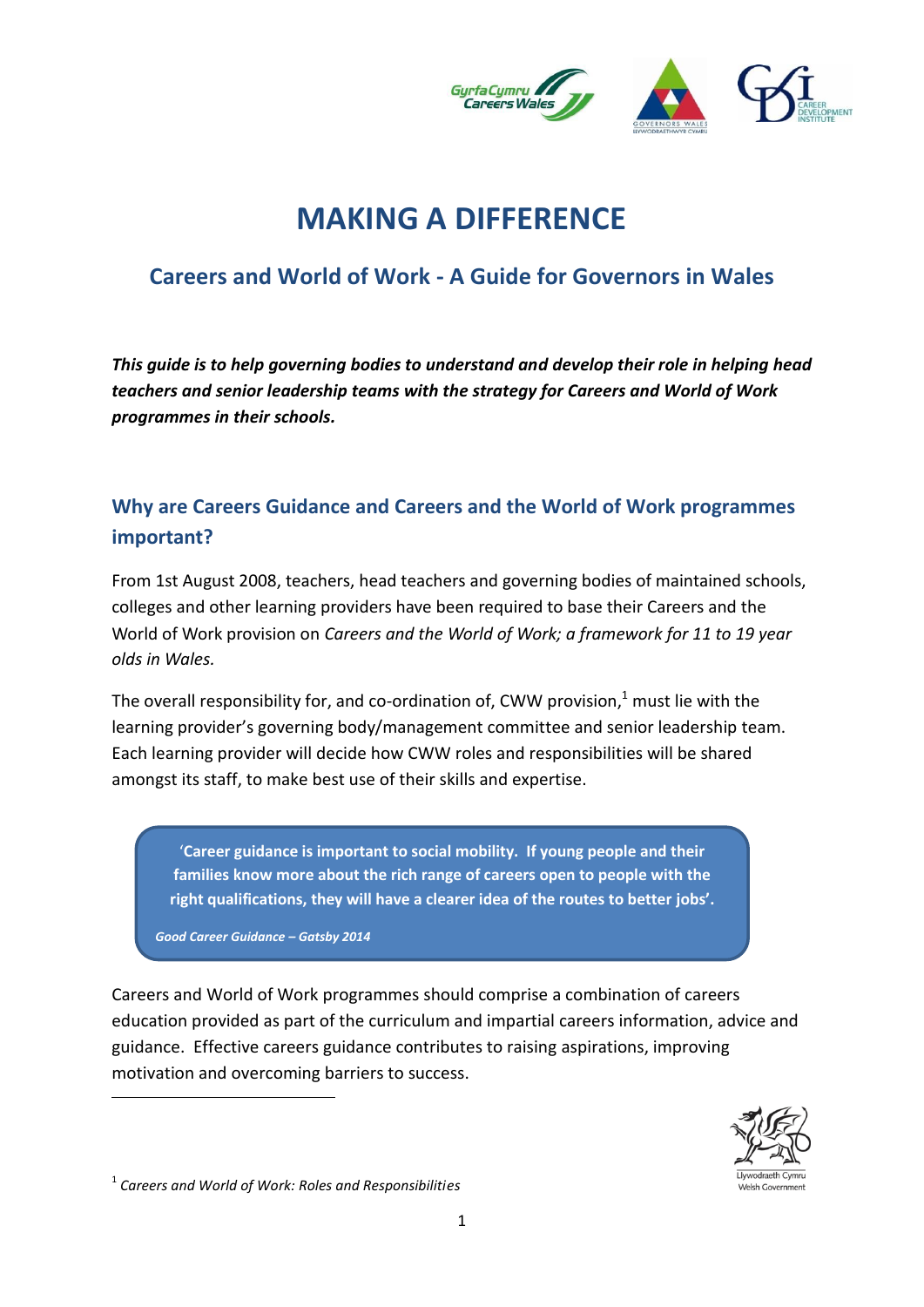#### **What the governing body should do:**

Taking account of statutory guidance, the governing body should ensure that Careers and World of Work is provided for all learners, while ensuring that all information, advice and guidance:

- o Is presented in an impartial manner.
- o Is in the best interests of the learner.
- o Includes information on the range of education or training options, including apprenticeships and other vocational pathways.
- $\circ$  Does not seek to promote, contrary to the young person's best interests, the interests or aspirations of any school, institution or other person.

Careers information, advice and guidance should be available to all learners as part of their 14-19 Learning Pathway.

**Good Career Guidance - Gatsby 2014**, set out to identify good practice in career guidance and recommended that '*Every school should have a member of their governing body who has a remit to encourage employer engagement and to take a strategic interest in career guidance'*

#### **What can governors contribute?**

Collectively and individually, governors bring a range of skills and knowledge that can help improve the quality of careers provision including:

- $\circ$  Useful contacts to support employer engagement activities in schools and colleges.
- o Awareness of the needs and expectations of students, their families and the wider community.
- o Understanding of the local labour market and its opportunities.
- $\circ$  Contacts in other education and training provision and in the community, which can be harnessed to create opportunities for students.
- o Personal experience of career planning and development in employment and adult life.
- o Business, financial and HR skills to support strategic planning, effective deployment of resources, workforce development and review and evaluation.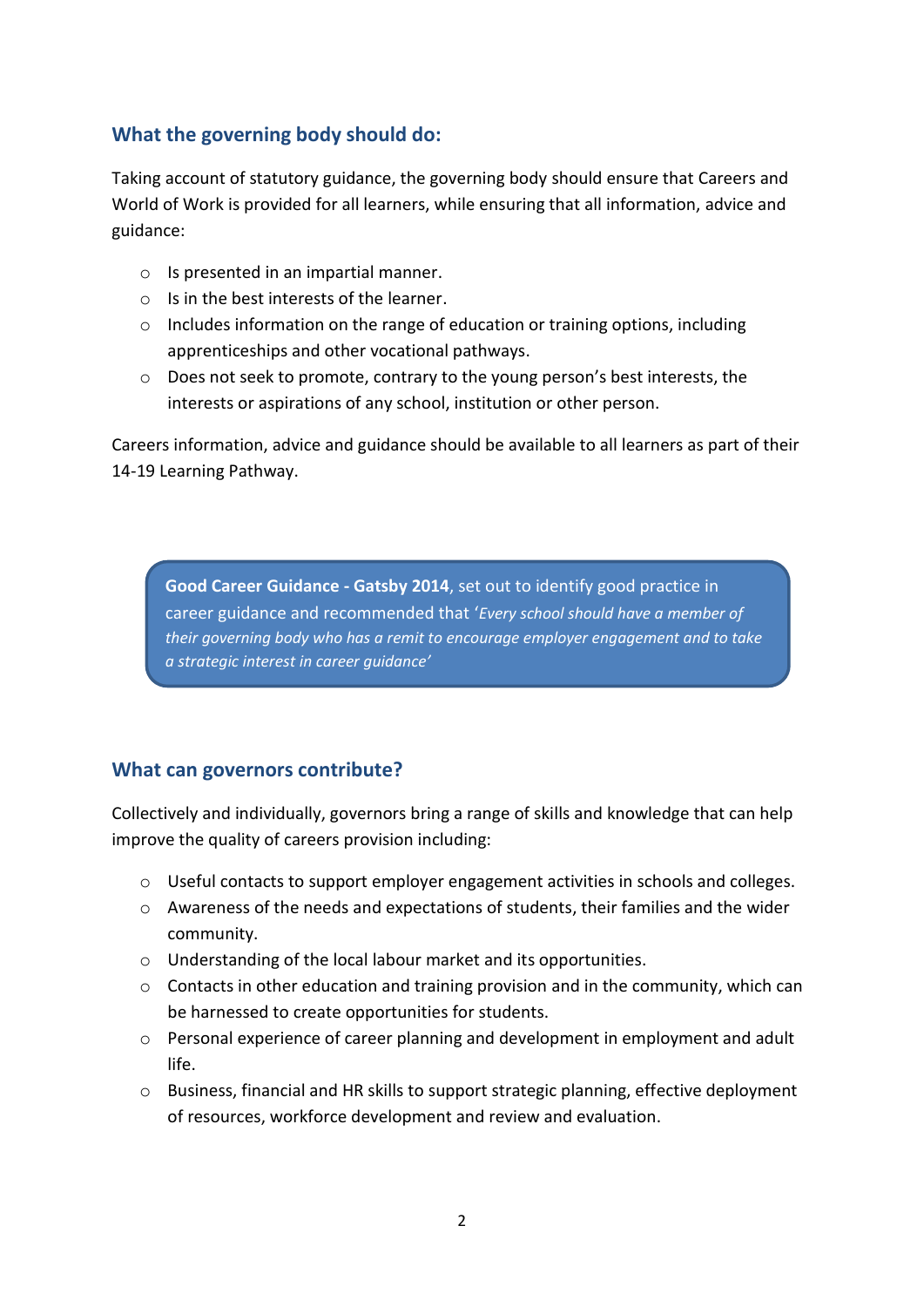### **What actions could the governing body consider?**

- o Encouraging the school to work towards achieving or maintaining the Careers Wales Mark to instil confidence in the careers provision and raise the profile of the school.
- o Ensuring the oversight of the school's Careers and World of Work provision by the appropriate staff, for example ensuring that the careers policy is up to date and monitoring the effectiveness of provision against the school's annual delivery/development plan.
- o Review reports ensuring that methods of intervention are centrally recorded, funding streams such as the Pupil Deprivation Grant are being used to good effect and destination data is embedded as part of the school's overall use of raising attainment, achievement and participation.
- o Identifying a link governor, such as a local employer governor, to support and challenge the careers /PSE staff.
- $\circ$  Seeking out appropriate opportunities to talk to learners about their experience of the school's careers provision eg. attending events or taking part in school council meetings.
- o Encouraging school careers staff to achieve relevant qualifications, eg. CDI Certificate in Careers Leadership.



## **The Careers and World of Work Framework**

Careers Wales supports schools and colleges in Wales to review and improve their careers provision by providing help with auditing against the Careers and World of Work Framework, self-evaluation against the Estyn key questions and development planning. Learning providers are also offered support with working towards the Careers Wales Mark, which is an award that recognises continuous improvements in Careers and World of Work programmes.

Careers advisers have a particular role in helping disadvantaged and vulnerable students to make transitions and those at risk of becoming NEET (not in education, employment or training).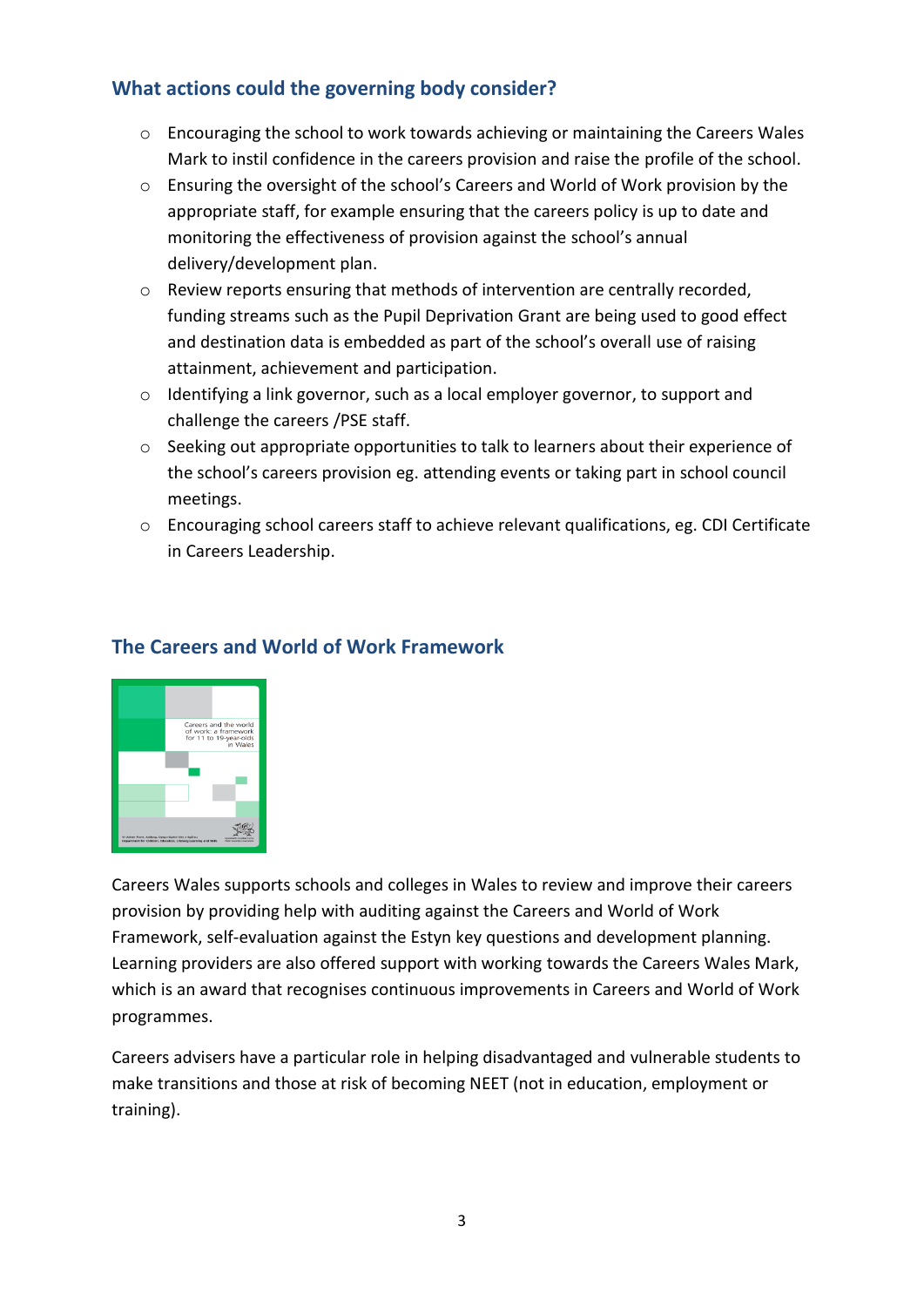Face to face advice and guidance, provided by individuals from the world of work, alumni and mentors as well as careers advisers, is regarded as extremely important.

#### **Welsh Government**

The Welsh Government is keen for employers, schools and others to work together to inspire young people about the world of work. It is strongly supportive of initiatives to promote traineeships, apprenticeships, enterprise, employability, awareness of STEM careers, financial capability and volunteering.

## **Estyn – how will a learning provider's Careers and World of Work provision be inspected?**

During an Estyn inspection, $2$  the inspection team will consider the quality of care, support and guidance provided. They will evaluate how well the learning provider enables access to a wide range of information, and how well they fulfil their guidance responsibilities. Learning providers will need to be able to demonstrate they are providing their learners with access to careers information, advice and guidance and that any information, advice and guidance provided is presented in an impartial manner.

**Estyn: Informed Decisions: The Implementation of the Careers and World of Work Framework 2012** recommended that:

o schools should '*improve governors' involvement in the strategic planning of CWoW'* 

## **Understanding Your School's Careers and World of Work Programme**

Schools are free to develop and deliver a careers programme that meets the needs of all of their students, while ensuring that activities are aligned to the Careers and World of Work Framework.

A delivery model that includes access to impartial careers guidance, employer engagement and school enrichment activities that help link curriculum subjects to the world of work, can make all the difference to a school's performance.

**<sup>.</sup>** 2 *Careers and World of Work: Roles and Responsibilities*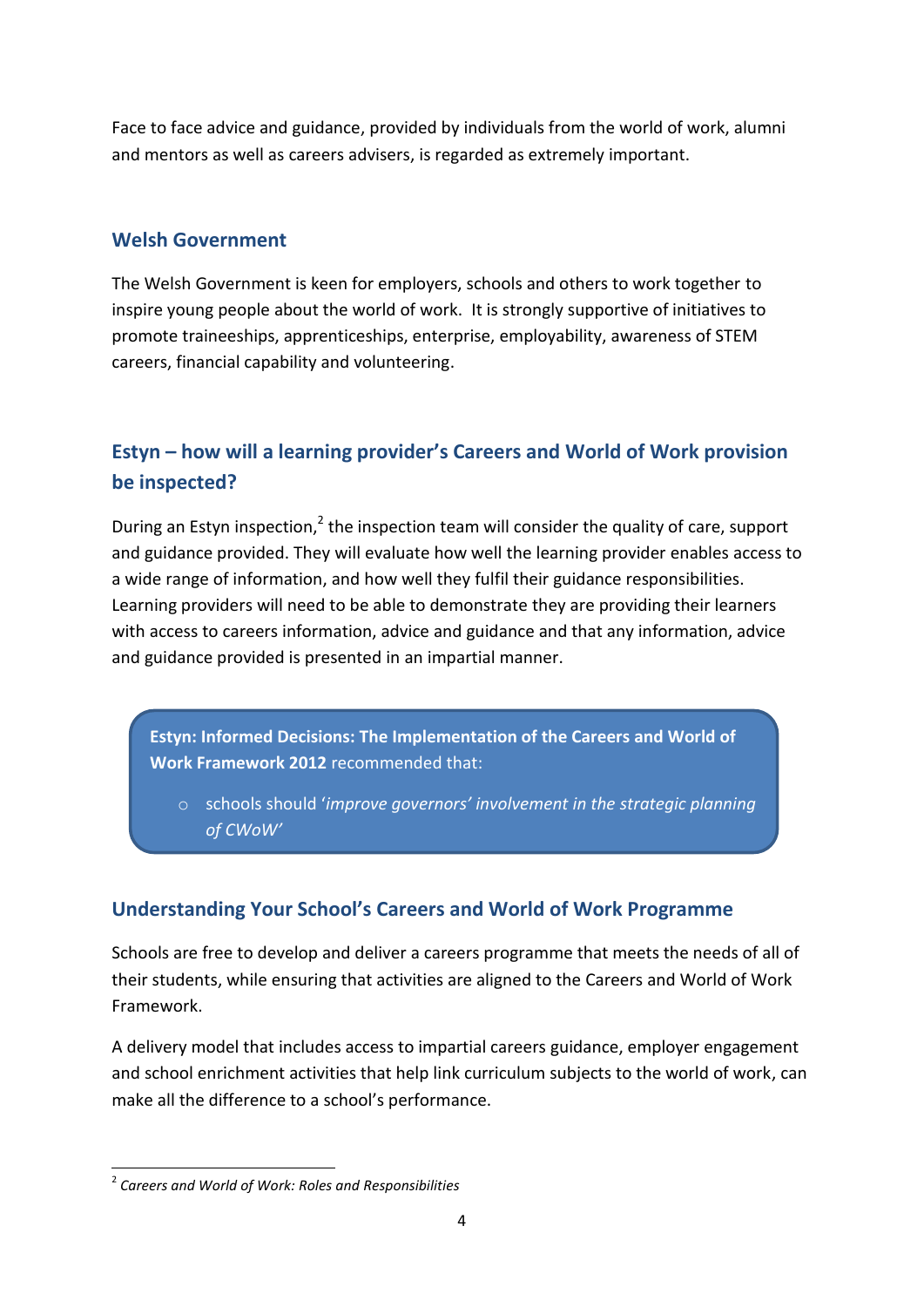The key elements of a well-designed system are:

- o **Distributed leadership** governors and the senior leadership team set the vision for the school's careers provision (linked to the school's ethos and mission and provide strategic leadership and direction). Middle leaders ensure effective day to day delivery. All relevant staff (subject teachers, tutors etc.) takes responsibility for their contributions.
- o **Communication** students, parents and staff know what support is provided and how to access it. External partners know what is happening and how they can contribute.
- o **Multiple access channels** delivery is assured through both curriculum channels (eg. PSE, subject inputs, enrichment activities, work related experiences and online), and student support channels (eg. mentoring and coaching schemes, the House and/or tutoring system, careers drop-in sessions and clinics).
- o **Interconnectivity**  links are made between the different channels of provision to maximise effectiveness.
- o **Reflectiveness** the system is reviewed and evaluated to support continuing improvement. An annual audit and self-evaluation against the Estyn key questions is considered good practice.
- o **Openness**  the school recognises that formal careers education and guidance is only one small part of the career influences on young people. The school, therefore, tries to ensure that the school's other inputs (eg. extra-curricular and enrichment activities) and influences and ideas from outside school (eg. family, friends), can be harnessed by the individual student.

### **Questions for Governors to Ask the Senior Leadership Team**

Each question is followed by hints and prompts:

#### **1. Are we fulfilling our statutory duties regarding careers guidance?**

- $\circ$  How well does the provision match the requirements of relevant legislation, Estyn inspection criteria and Welsh Government recommendations?
- $\circ$  Does the school have a careers guidance policy in place that is reviewed by the governing body or appropriate governors committee (ideally every two years or in line with their school development plan) and reflects national requirements and our ambitions?
- $\circ$  Does the school have a member of the Senior Leadership Team who takes overall responsibility for leading and managing the school's careers provision?
- o Does the school have a member of the Senior Leadership Team who is responsible for supporting the CPD of school careers staff?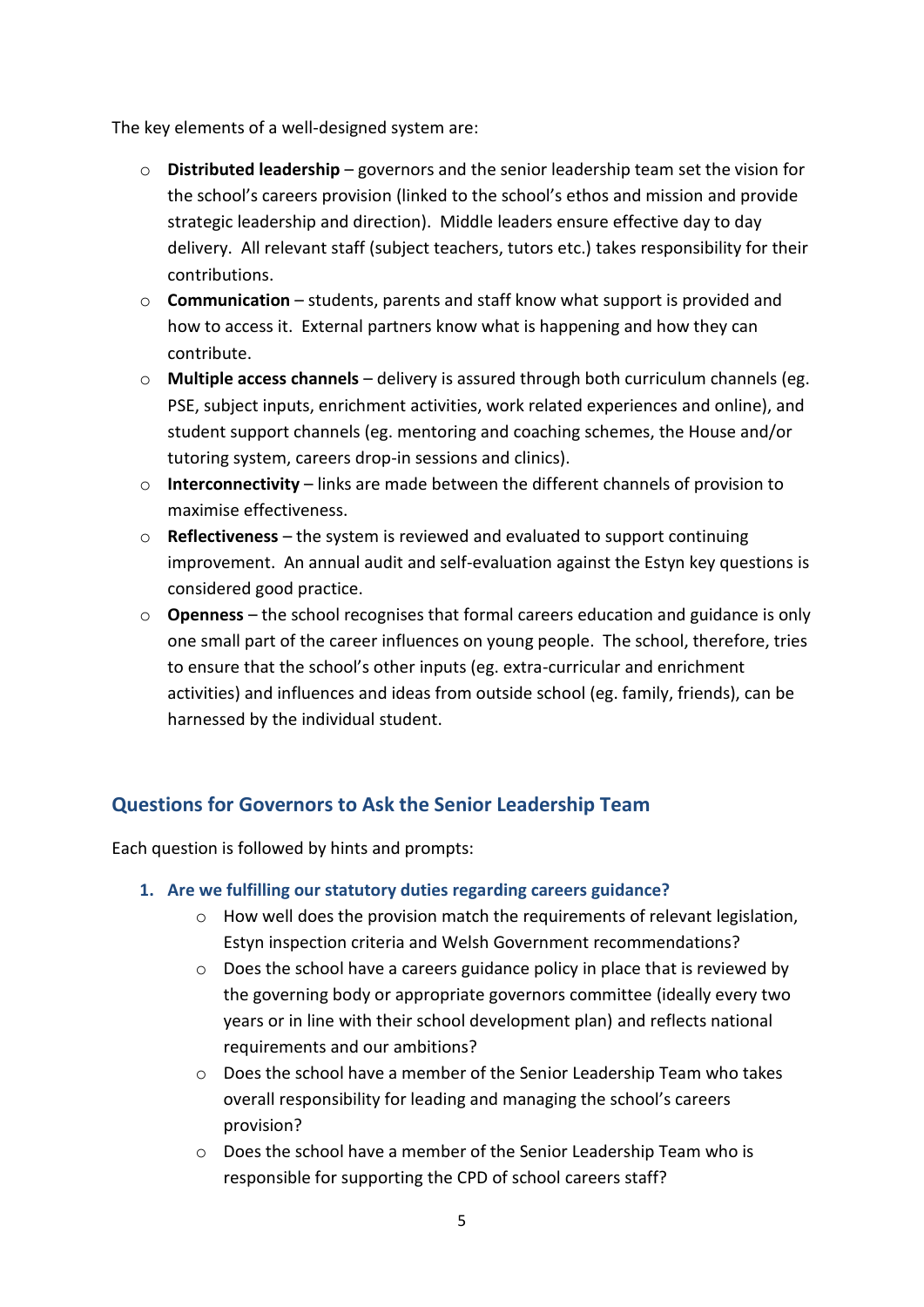- **2. What difference is the school's performance making to the career-related attainment and progression of our students?**
	- o Has the school and the governing body analysed the data on destinations at the end of KS4 and KS5 going back over the last 3-5 years?
	- o Does the school and governing body regularly evaluate data on the quality and impact of the school's careers provision and use it to inform improvement?
	- o How does the school and the governing body promote its careers provision to pupils, their families, local education partners and employers?
- **3. What contribution is our careers provision making to school effectiveness and improvement?**
	- o Does the school's annual careers delivery plan make clear how careers work will support the achievement of the goals in the school's improvement plan?
	- o On which recommendations, made by Estyn, is the school's careers provision having a positive impact?

#### **4. Have we allocated sufficient resources to meet our duty and are we getting value for money?**

- o How much does Careers and World of Work provision cost the school?
- o How does the school manage its Partnership Agreement with Careers Wales?
- o What is the budget process for careers?
- o How does the school negotiate the contribution of other partners?

| <b>Glossary of Terms</b> |  |
|--------------------------|--|
|--------------------------|--|

| Apprenticeships          | An apprenticeship is a training and employment framework in which<br>an individual gains the experience and learns the knowledge, skills<br>and attributes they need to become established in a profession,<br>trade or other area of work. Apprenticeships are at different levels<br>of difficulty: intermediate (level 2), advanced (level 3) and higher<br>$(level 4+)$                   |
|--------------------------|-----------------------------------------------------------------------------------------------------------------------------------------------------------------------------------------------------------------------------------------------------------------------------------------------------------------------------------------------------------------------------------------------|
| Career                   | The basic definition of a career is the sequence of positions and roles<br>held by a person in the course of their working life. This definition<br>refers to the information that is typically recorded on a person's CV.<br>A wider and more holistic definition would include how a person<br>feels about the experiences they have had and the way it impacts on<br>their life as a whole |
| <b>Careers Education</b> | The provision of a planned, progressive programme of learning<br>activities that helps young people to increase their self-awareness,<br>explore the opportunities available to them and develop the skills                                                                                                                                                                                   |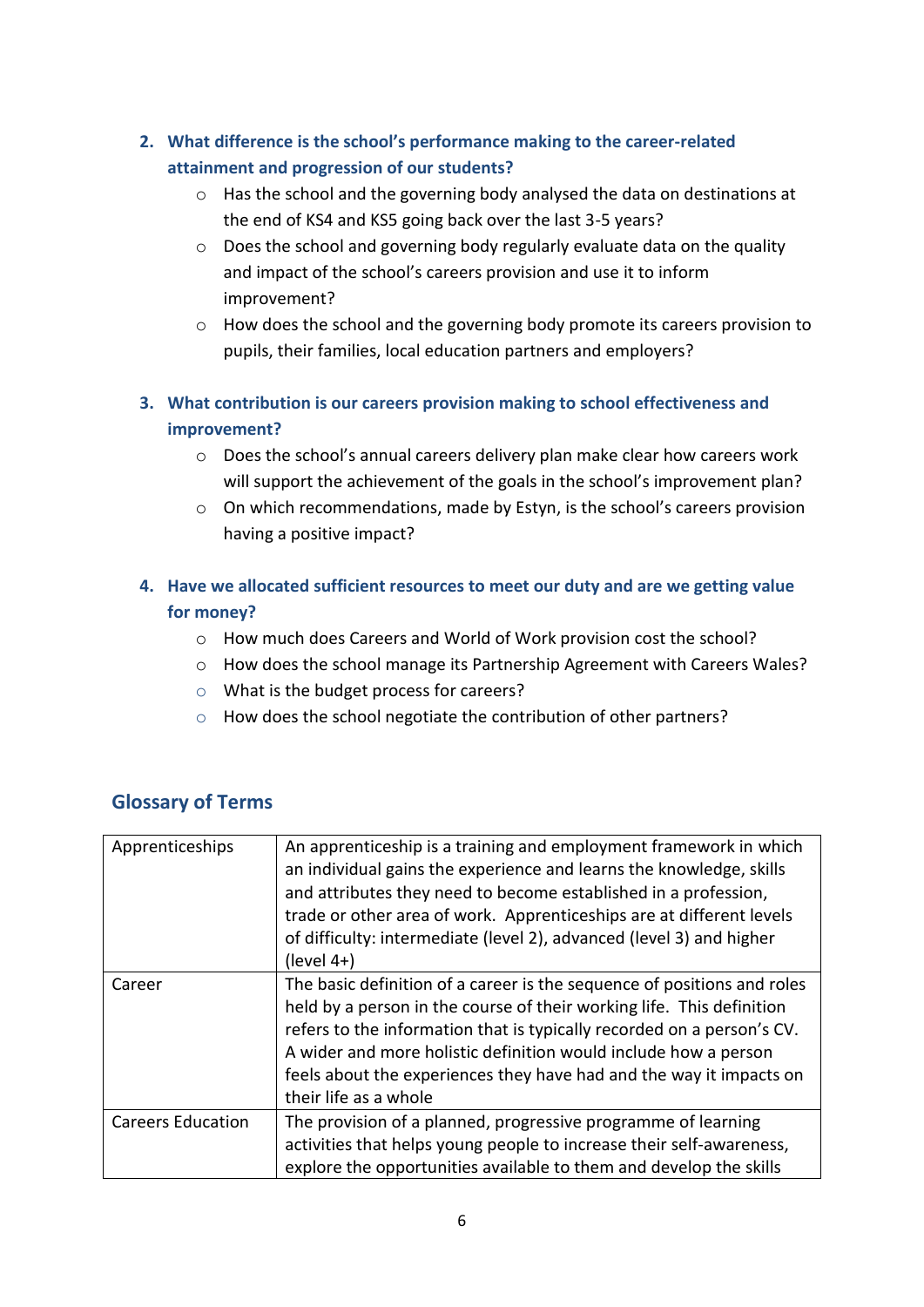|                          | they need to decide upon and implement their career plans                |
|--------------------------|--------------------------------------------------------------------------|
| Careers                  | Involves the provision of impartial information, advice and guidance     |
| Information, Advice      | that helps young people make informed choices about career               |
| and Guidance             | pathways                                                                 |
| <b>Career Management</b> | Young people need career management skills to be able to manage          |
| Competencies             | their own careers – motivation, decision making, resilience, self-       |
| (CMCs)                   | awareness, application and opportunity awareness. The school's           |
|                          | Careers and World of Work programme needs to help young people           |
|                          | to develop these skills                                                  |
| <b>CEIAG</b>             | Careers education, information, advice and guidance                      |
| Employability            | A young person is employable if they have the skills and resources to    |
|                          | find and maintain themselves in work. Employability is not just about    |
|                          | possessing the skills that employers need - it is about having the       |
|                          | skills that employers are looking for and which enable young people      |
|                          | to fulfil their aspirations in working life                              |
| Enterprise               | Showing initiative and being entrepreneurial are key qualities and       |
|                          | skills that enable individuals to contribute to the health of the        |
|                          | economy but which also help them design and manage their own             |
|                          | working lives                                                            |
| <b>Equality Duty</b>     | The Equality Act (2010) offers protection to individuals and groups      |
|                          | that might otherwise experience stereotyping, discrimination or          |
|                          | prejudice in any area of their lives including their careers and work.   |
|                          | The 'protected characteristics' that apply to young people are sex,      |
|                          | race, disability, religion or belief, sexual orientation, gender         |
|                          | reassignment, pregnancy or maternity. Schools are required to            |
|                          | publish equality information at least annually and to set their          |
|                          | equality objectives at least every four years. It is vitally important   |
|                          | that the performance of the careers guidance duty is underpinned by      |
|                          | the equality duty.                                                       |
| IAG                      | Information, advice and guidance                                         |
| Impartial                | Impartial does not mean being neutral. It refers to putting the          |
|                          | interests of the young person before any other consideration.            |
| Independent              | In this context, independent means external to the school                |
| Mentoring                | Mentoring is a planned programme in which a more experienced             |
|                          | individual helps one or more less experienced individuals to develop     |
|                          | or make progress in their learning or work                               |
| <b>PSE</b>               | Personal, Social and Health Education. Schools often have their own      |
|                          | variation of this term. It refers to programmes of study that are        |
|                          | designed to promote personal and social well-being and 'learning for     |
|                          | life'. Aspects of careers education may be delivered through PSE         |
|                          | either in an integrated way or as separate modules                       |
| <b>SLT</b>               | Senior Leadership Team. It is important that a member of the SLT         |
|                          | has overall responsibility for careers work in the school and can        |
|                          | ensure the school is providing appropriate levels of support for all     |
|                          | students, but in particular for students with protected characteristics, |
|                          | looked after children, young carers, students with special educational   |
|                          | needs and students for whom the school received the Pupil                |
|                          | <b>Deprivation Grant</b>                                                 |
|                          |                                                                          |